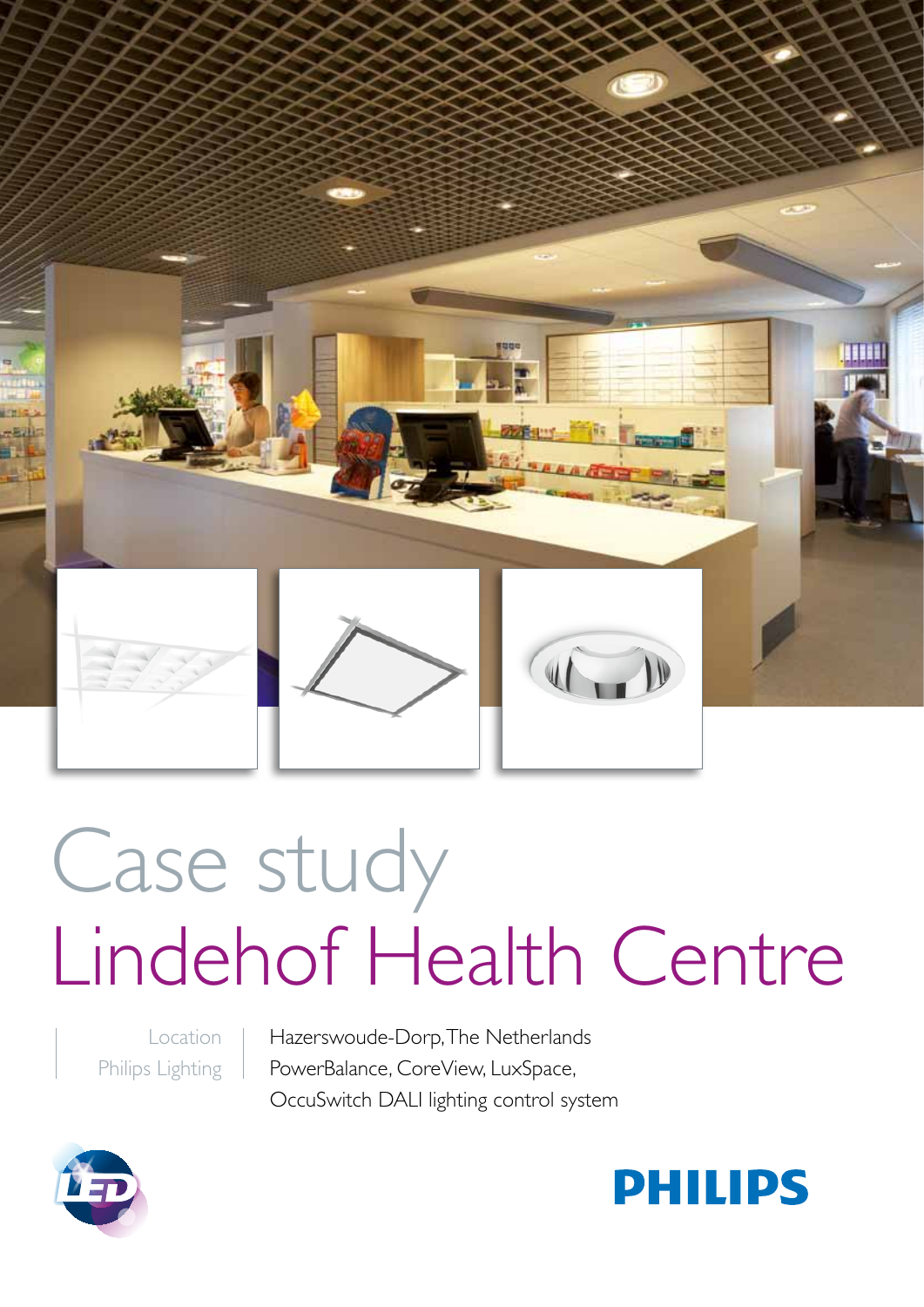

"It is very light, and the light is less tiring for the eyes due to the high light yield. I also save up to 50% on energy bills. Without the help of Philips Lighting Capital I would never have made this investment and taken advantage of all the benefits."

Jan van der Meij, General Practitioner and co-owner of the Lindehof Health Centre in Hazerswoude-Dorp

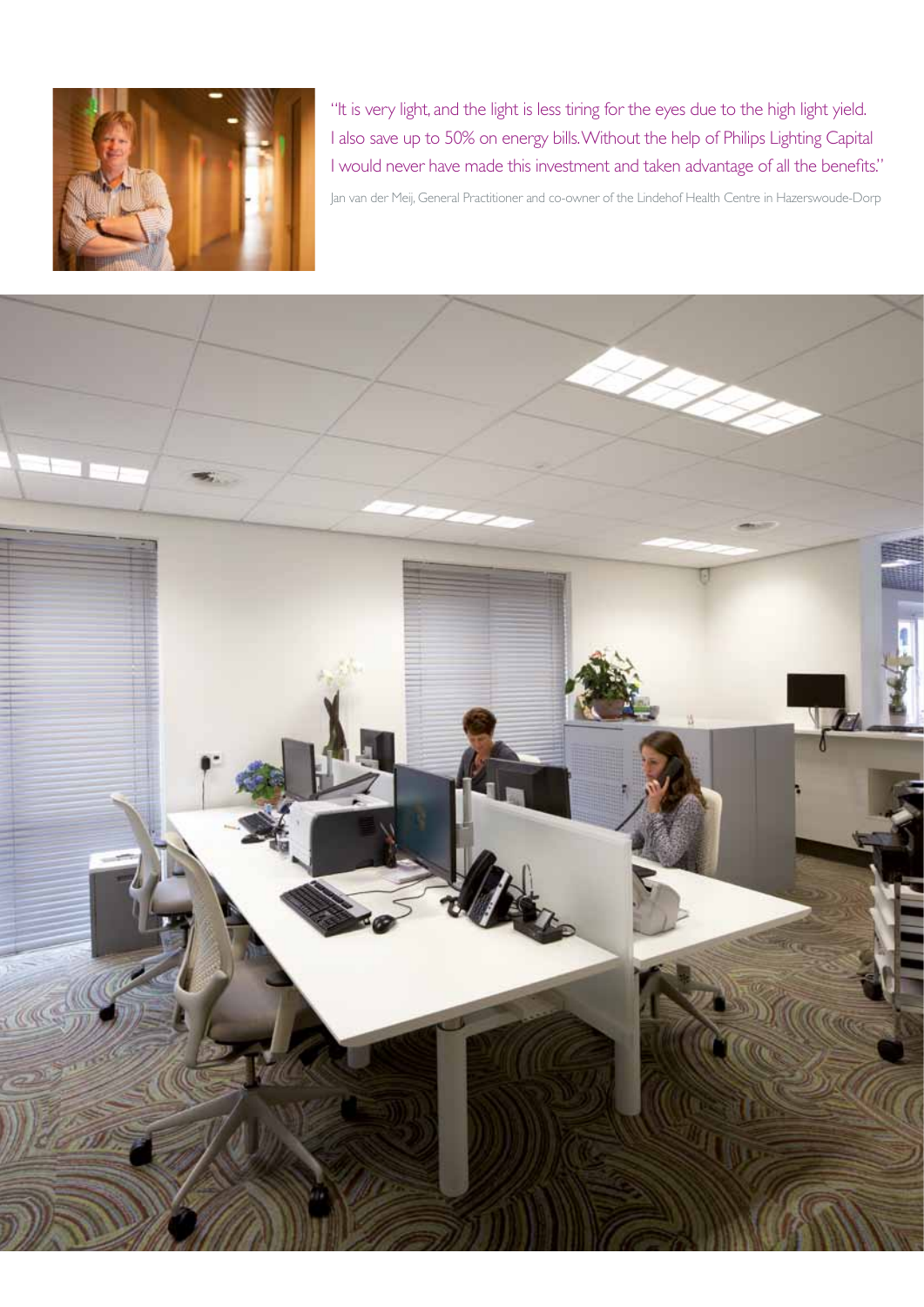## Investing in 'healthy', sustainable LED lighting pays for itself in no time



#### Project info

#### Customer Lindehof Health Centre **Location** Hazerswoude-Dorp, The Netherlands Installer Lex Ravensbergen Wholesaler Rexel Zoeterwoude Philips products PowerBalance, CoreView, LuxSpace, OccuSwitch DALI lighting control system

Philips account manager Hans Pet Philips lighting designer Fred Dorgelo Finance Philips Lighting Capital

#### Background

The Lindehof Health Centre has opened in Hazerswoude-Dorp. It houses multiple healthcare providers, including a general practice, a pharmacy, a physiotherapy practice and the Young People and Family Centre. The building is mainly lit using the latest energy-efficient LED lighting from Philips, who also financed the project.

#### The challenge

As co-owner of the Centre, General Practitioner Jan van der Meij was also responsible for finding funding for the lighting. "Naturally, a health centre must also have 'healthy' lighting, Hence the choice of LED lighting. as LED lighting uses less energy and is less harmful to the environment. But, compared with traditional lighting solutions, the costs of investing in an LED lighting solution are much higher. The leasing arrangement with Philips Lighting Capital put this investment within reach."

### The solution

For general lighting in the building, PowerBalance has been installed in many places. This LED luminaire fits seamlessly into the ceiling and is the most efficient lighting solution available today. It is also a beautiful fixture that offers so much light that desk lamps are no longer necessary. In the first aid room, the assistant's room and in the front and back offices, we save energy by using daylight and presence control, achieved using the OccuSwitch DALI lighting control system. CoreView LED

luminaires provide additional lighting above the beds in the examination room. The other offices, tea areas and bathrooms are equipped with LuxSpace dimmable LED downlights. Due to their long life of 50,000 hours, they will not need to be replaced for the next 20 years. There is a colour temperature of 830K for this LED lighting. It's a slightly warmer colour than the other lights, "and that creates a little more atmosphere," according to Van der Meij. Compared with conventional light sources, especially in combination with daylight and presence control, these LED lights save energy and associated costs of up to 50%.

#### **Benefits**

"I'm really excited about the lighting," says Van der Meij. "The light is pleasant and less tiring on the eyes because of its high lumen output." Thanks to the good colour rendering, the design and the 'branding colours' are shown at their best. The project is financed over a five year period. "Because I benefit immediately from the energy savings, the monthly lease charges are affordable. More importantly, this durable solution lasts fifteen to twenty years, so I will earn my costs back during this period." Van der Meij also mentions the Energy Investment Allowance (EIA) that he is eligible for, thanks to the durable LED lighting. "Without the help of Philips Lighting Capital I would never have made this investment and taken advantage of all the benefits."